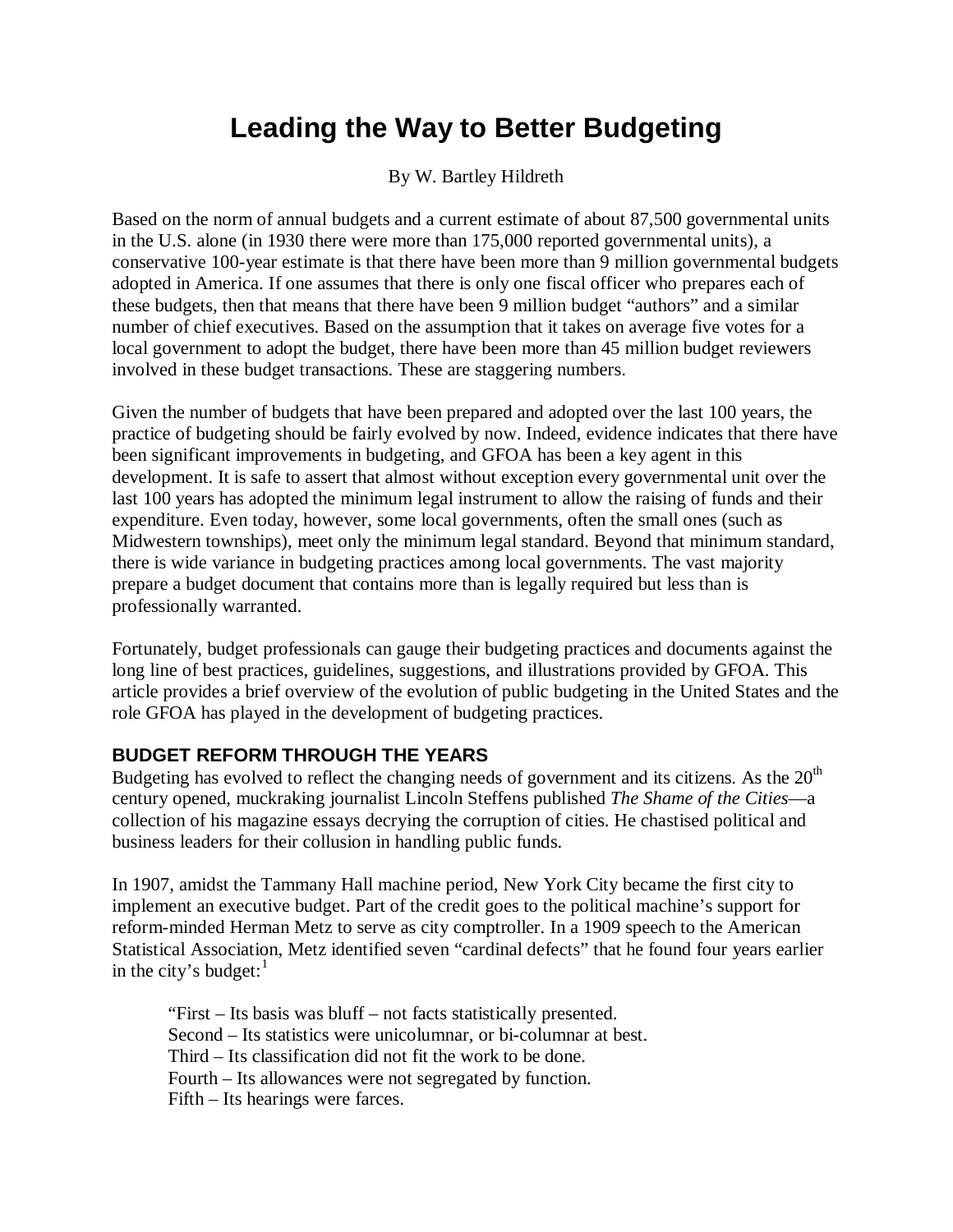Sixth – Its pledges were broken. Seventh – Its victims were blissfully ignorant."

Overcoming these defects meant reining in the departments and asserting executive control. Therefore, the city established procedures to guard against "bluff" by requiring departments to use uniform budget forms that rested on each department head examining the data prior to its submission to a central bureau. This central office, known as the Bureau of Municipal Investigation and Statistics, employed 28 staff members whose responsibilities included an onsite review of each department's budget situation. The bureau printed copies of the budget document and distributed them to outside groups, and it reformed budget classifications decision units or cost center in today's lexicon—to present details for each business unit.

To Metz, the lack of segregation of functions permitted the movement of funds from one function to another (e.g., the use of police allocations for health services) without official approval. Appropriation controls were the answer. The city revised its approach to budget hearings, yet Metz noted that more was needed. He cited the need for central budget monitoring throughout the year. Metz did not directly address what was done, or planned, to deal with his last point about budget "victims" being "blissfully ignorant," other than to note the value of making department heads check their submissions and submit to public hearings on their tentative budgets, all to promote the "light of publicity."

Budget reform in New York City is often attributed to the work of the Bureau of Municipal Research. Reform-minded business leaders created this independent body in 1906 and backed it with a quarter of a million dollars devoted to government efficiency and budget reform. Less attention is given to the political leaders, including urban "boss" political machines who embraced the drive for executive control. Comptroller Metz shared credit with the bureau, saying: "For nearly four years we have worked together in such a way that each of us can take full credit ... [but] ... the bureau can no more take credit away from the present administration … ." The record reveals that budget reformers worked with political machine leaders to achieve an agreed-upon budget objective: executive budget control

The early 1900s was a period of fiscal reform. One indicator was the creation of independent bureaus of municipal research in various cities, with budget reform high on the agenda. Even the New York bureau expanded its focus to promote executive budget reform at the state level.

Another reform emerged out of the destruction wrought by a devastating hurricane. The commission form of government was created to provide Galveston, Texas, with an effective way of directing city affairs. Each of the elected commissioners was assigned a department to manage, with one heading the newly created department of finance. This action solidified the role of finance as a city department.

At the federal level, President Taft convened the Commission on Economy and Efficiency, which produced produced a 1912 report entitled "The Need for a National Budget." This report defined a budget as "a collection of documents assembled by an officer who is at the head of or is responsible for the administration and submitted to the legislative branch of the Government."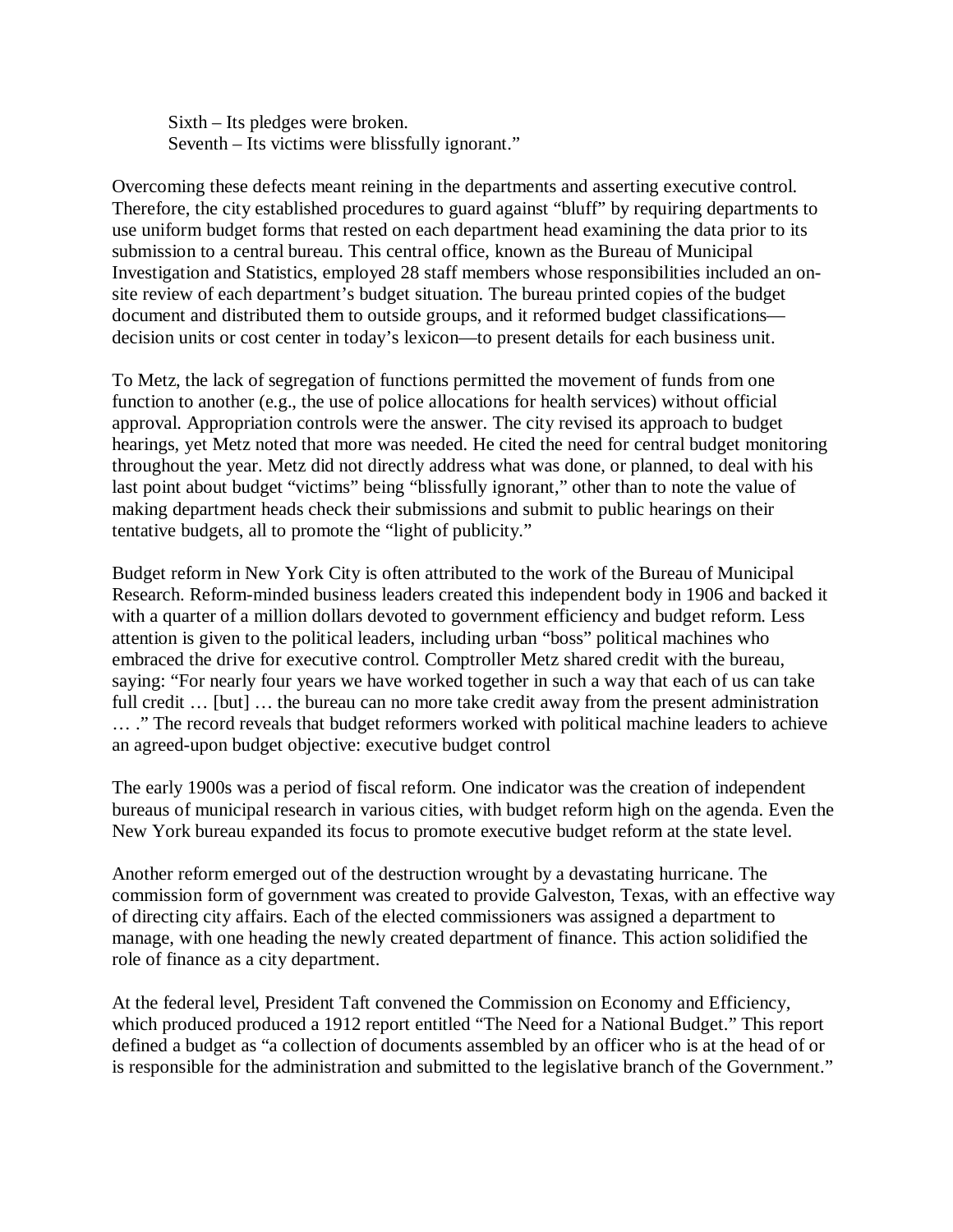After some delay, the Budget and Accounting Act of 1921 finally established the executive budget under the president.

Later, President Truman appointed former President Hoover to head a commission tasked with executive branch reform. In 1949, the commission coined the term "performance budget" in calling for a change in budgetary focus.<sup>[2](#page-14-1)</sup> In the line-item approach to budgeting, the focus is on the inputs—monetary amounts and items purchased. The Hoover Commission envisioned a budget that would instead focus on functions, activities, costs, and accomplishments.

A performance budgeting reform movement soon blossomed, with MFOA advancing the cause. In 1950, MFOA created the Committee on Performance Budget and Unit Cost Accounting with a broad mandate (see Exhibit 1) to discover, report, and develop materials that would serve as a benchmark for "this rapidly developing field." The committee sponsored workshops at the 1953 and 1954 annual conferences that resulted in reports detailing performance budget reforms in Los Angeles, New Orleans, and San Diego. The committee also sponsored five performance budgeting reports in the MFOA accounting publication series in 1954 alone.

Over the years, various budget reforms have sought to assist in steering the direction of an organization and its members, not just controlling expenditures. Proficiency in measuring the cost of units and then programs presaged development of a parallel effort to measure benefits. Intellectually, the advent of cost-benefit analysis tied to program budgeting makes it easier to compare competing programs designed to achieve the same goal. In reality, this level of sophistication exceeded practical demands and political calculus, especially in its early incarnations.

Another reform relied on a management by objectives approach to budgeting, with organizations linking employee ownership of work objectives to committed resources. Resource scarcity called for more attention to macro-level concerns, while respecting the need for unit competition and program goals. Zero-based budgeting offered a way to make these connections, but the process complexity belied results that seldom imperiled the base budget. More recently, results-based budgeting has emphasized accountability for achieving desired outcomes—a return to the performance budgeting focus of the 1950s.

# **GFOA AND PUBLIC BUDGETING**

GFOA has a long history of advancing the practice of public sector budgeting by conducting surveys of current practice, publishing guides and other illustrations of practice, providing training programs, issuing policy statements, establishing a budget recognition program, and taking the leadership in creating a generic framework for public budgeting. Exhibit 2 describes the basics of each program and a way to assess its impact.<sup>[3](#page-14-2)</sup> The following sections review each program in detail.

**Surveys of Current Practice.** As early as the late 1800s, large cities recognized the need to compile statistics on their finances and economies. Boston, in 1897, is considered the first city to establish a municipal statistics department.<sup>[4](#page-14-3)</sup> In 1899, the U.S. Department of Labor issued the first report on the financial statistics of cities (with 30,000 people or more). In 1902, the U.S. Census Bureau assumed the function. The need for comparative statistics on local finances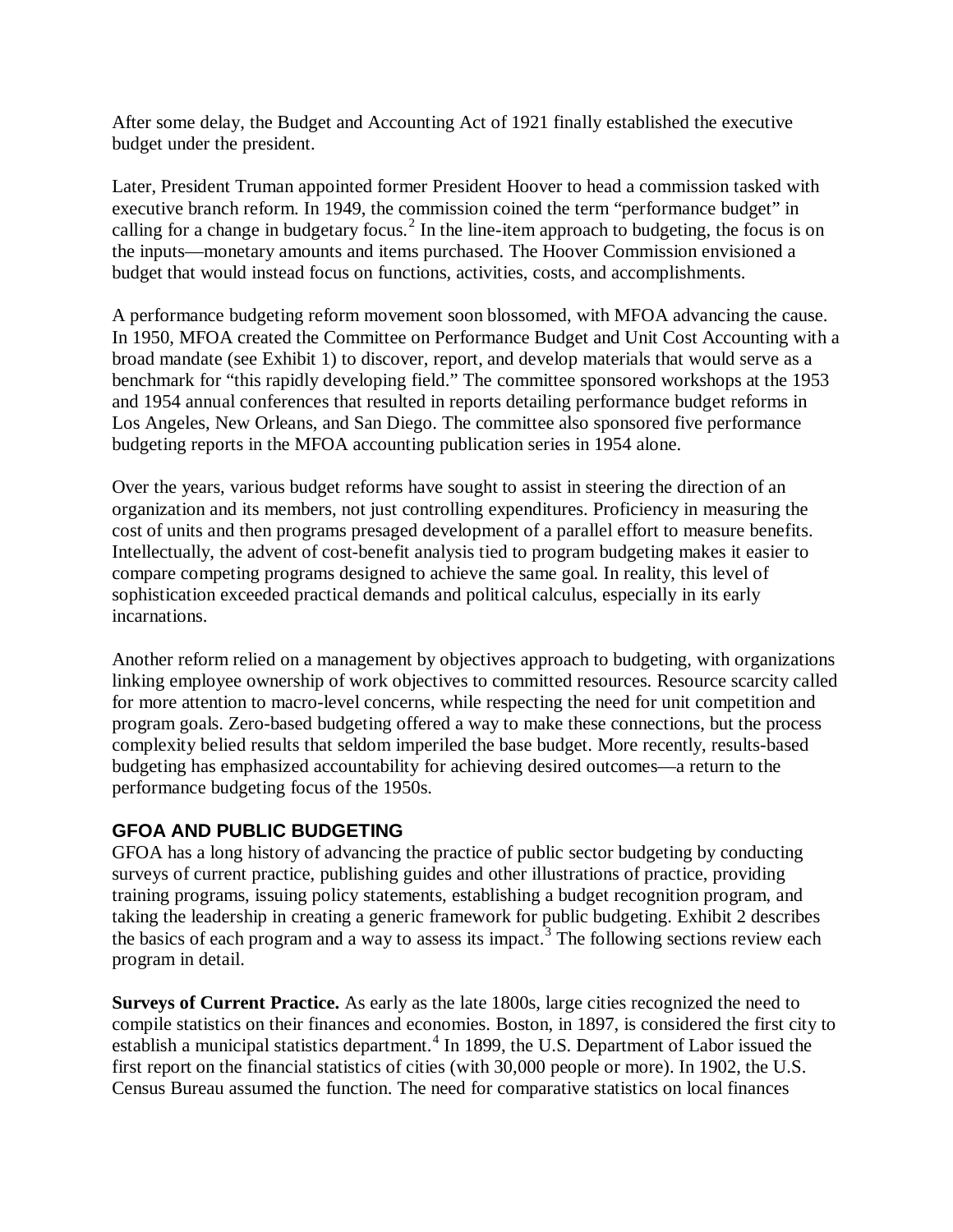prompted states to create central agencies for the collection, review, and approval (in some cases) of local budgets. This data collection effort then allowed the publication of comparative reviews of local revenues, expenditures, and debt.

Early on, MFOA responded to this hunger for comparative data to inform policy and practice. In 1935, A.M. Hillhouse relied upon a survey of 300 cities to generate the report, "New Sources of Municipal Revenue." A series of data reports followed. For example, in 1945, Hillhouse authored the study *Where Cities Get Their Money*, which was subsequently updated at least twice. From this early beginning GFOA has continued to publish comparative data on topics ranging from revenue trends and budget practices to technology utilization, but generally has used such data in the context of a larger descriptive study of budget practices.

**Guides, Handbooks, and Illustrations.** GFOA has excelled as a publisher of guides, handbooks, and illustrations of current practice. These publications allow governments to confirm the value of their practices or to learn and modify them based on the work of others. Starting in the 1940s, MFOA published an accounting series that provided details on topics such as timekeeping and payroll procedures, municipal budget procedures, performance budgeting (in general, and for several particular city services), and unit cost accounting, among others. Special bulletins in the 1950s were devoted to topics including multi-year budgeting, the relationship between the operating and capital budgets, and the budgeting process.

The 1960s were an especially rich decade, punctuated by the publication of the classic twin volumes by Lennox L. Moak and Kathryn W. Killian: *Manual of Techniques for the Preparation, Consideration, Adoption, and Administration of Operating Budgets* (1963, republished in 1973), and *A Manual of Suggested Practice for the Preparation and Adoption of Capital Programs and Capital Budgets by Local Governments* (1964, republished in 1974). These books followed a unique format; for each element of the budget process, the authors stated its objective, assessed current practice based on the survey of city practices, and discussed the desired practice. Forecasting revenues and expenditures in the 1960s, a period of growth and inflation, was of great interest to finance officials. In response, MFOA published in 1965 a study by A.M. Hillhouse and S. Kenneth Howard (later to become a very prominent state budget official) entitled *Revenue Estimating by Cities*. In 1972, MFOA collaborated with The Urban Institute for a book that detailed a model for forecasting local government spending.

Highlighting the 1970s was an extensive flow of federal financial assistance directed at state and local governments, principally federal general revenue sharing and a wide assortment of targeted grants, including HUD 701 planning grants. MFOA received a grant, in conjunction with the Institute of Government at the University of Georgia and the accounting firm Peat Marwick, to produce a series of handbooks and guides as the Small Cities Financial Management Project.<sup>[5](#page-14-4)</sup> Philip Rosenberg was the project director and C. Wayne Stallings was the principal contributor. Issued in orange, three-ring binders—to convey that the material was to be used, not put on a shelf like a bound book—were two budget handbooks, one on operating budgets and the other on capital improvement programming. [6](#page-14-5) Two spiral-bound books were included, one of which was particularly influential—*Is Your City Heading For Financial Difficulty: A Guidebook For Small Cities And Other Governmental Units* (1978). This book identified a series of financial and social-economic ratios that finance staff could use to gauge a community's fiscal stress.<sup>[7](#page-14-6)</sup> Soon,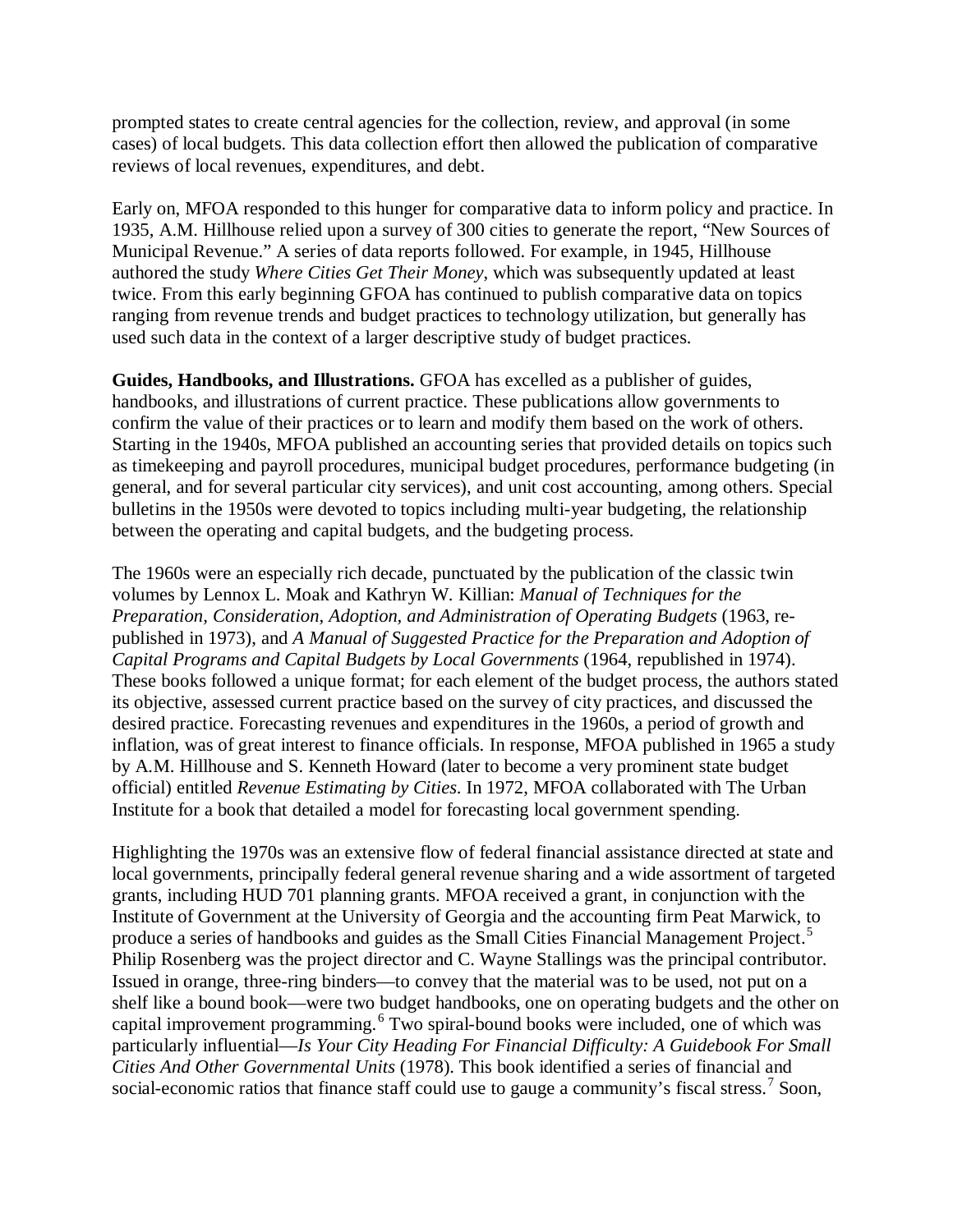with the advent of microcomputers and the development of the first spreadsheet program (Visicalc, for those of us old enough to remember the thrill of the first one), these ratios became standard practice in budgeting. All of these Small Cities Financial Management Project publications were widely disseminated and put to use in governments, large and small.

A veritable flood of studies and reports relevant to government finance emerged from the HUD 701 program. In response, MFOA inventoried the documents and commissioned state-of-the-art essays, resulting in a 690-page behemoth, *State and Local Government Finance and Financial Management: A Compendium of Current Research* (1978). After stripping out the bulky inventory part, a private publisher published the scholarly essays separately for classroom adoption. The inventory itself was valuable because it gave readers details on how to get hard-tofind documents. In those pre-Internet days, it was difficult to track down specialized studies and reports.

Before the Distinguished Budget Presentation Awards Program started with the submission of 1984 budgets, MFOA published several compilations that highlighted effective budgetary presentations, financial systems that work, and operating and capital budget blueprints. After a decade of running the Program, GFOA produced two books on budget award illustrations and examples.

Performance measurement has been a continuing topic of interest to MFOA/GFOA. The Committee on Performance Budgeting and Unit Cost Accounting sponsored publications on the topic starting in 1954. Other publications followed over the years, including *Program Performance Budgeting: An Effective Public Management System for Evaluating Municipal Services* (1976) and *Performance Auditing in Local Government* (1984). Performance measurement gained momentum in the 1990s, and GFOA was at the forefront of providing professional guidance. As the Governmental Accounting Standards Board announced its foray into this area, GFOA stood fast on its concern that accounting was different than budgeting. Still, GFOA sought to help government finance officers do performance measurement. In 1997, GFOA published *Implementing Performance Measurement in Government: Illustrations and Resources*. This book provided the results from a survey of practice, with descriptions and excerpts from the best practices. In 2002, GFOA launched the Performance Management Initiatives to assist governments in understanding and utilizing performance management.

New technology provided alternative ways of providing relevant material to government finance officials. In 2000, the entire past decade of *Government Finance Review* was published on CD-ROM for easy search and location. In 2001, GFOA produced in CD format an extensive collection entitled *Best Practices in Public Budgeting: Narratives and Illustrations*. Distributive broadcasting through satellite conferencing allowed GFOA to conduct a 2000 training session on budgeting for high performing organizations, and, in 2002, a session on performance measurement and budget reform.

In recent years, two major series of booklets have illustrated GFOA's focus on budgeting. The pocket-sized Elected Official's Guide series started in 1984 with one on government finance in general and, later, on the important issue of setting fund balance policy. In the 1990s, this series expanded, covering topics such as performance measurement, multi-year budgeting, and policies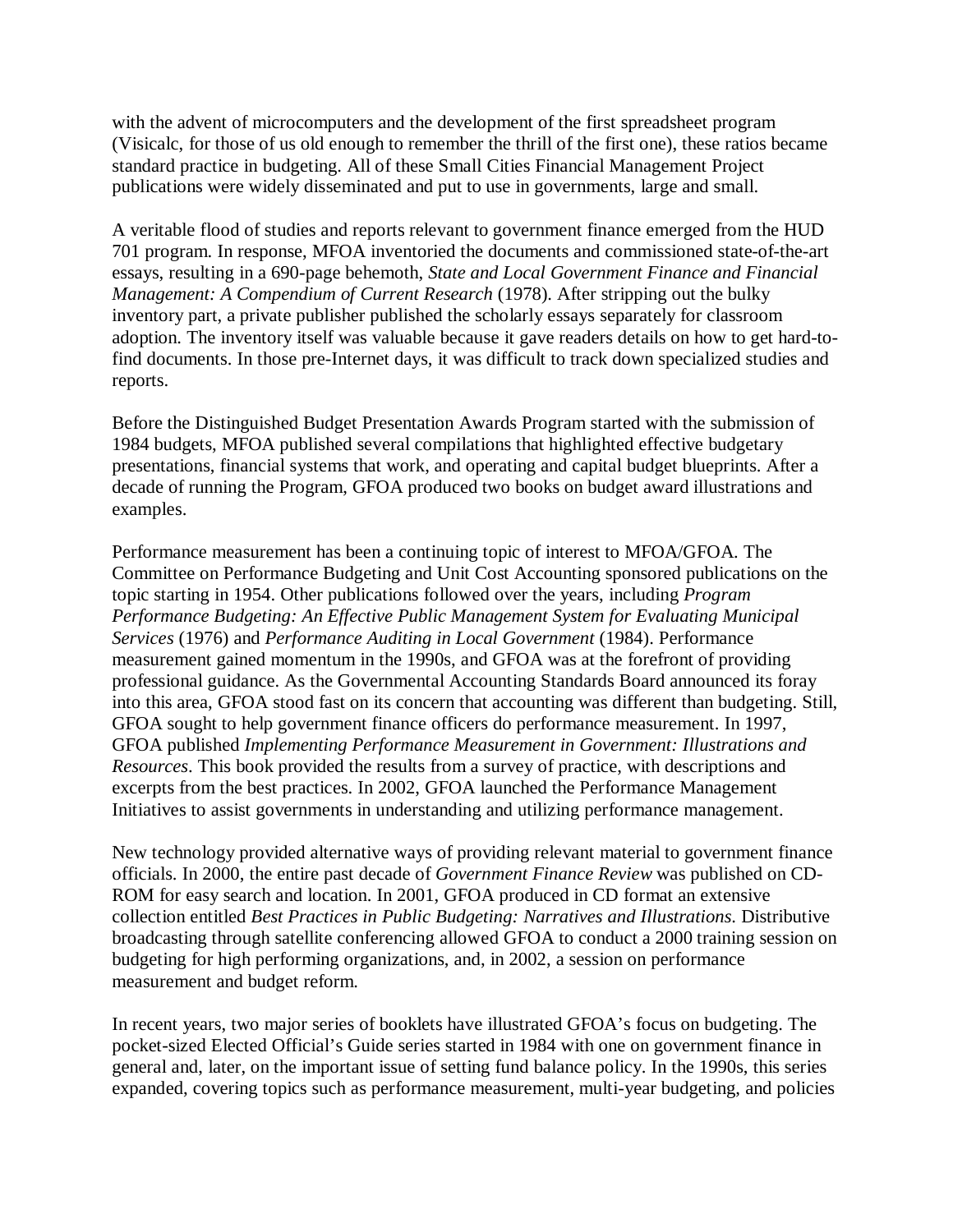on fund balance and net assets using the new accounting standards known as GASB 34. What set these booklets apart was the question and answer format and the non-technical language. While oriented for busy elected officials, others found the material of great value. Within the last five years, GFOA created the Budgeting Series, with titles on such topics revenue analysis and forecasting, decision tools for budgetary analysis, priority-setting models for public budgeting, and the design and implementation of financial policies.

Several comprehensive texts became standards in the classroom, as well as on the shelves of practicing managers. Edward A. Lehan's *Simplified Government Budgeting* (1981) is an elegant approach to budgeting. John E. Petersen and Dennis R. Strachota's *Local Government Finance: Concepts and Practices* (1991) contained chapters on each of the major topics by prominent scholars.

The apex of GFOA's budget publications is, of course, the product of the National Advisory Council on State and Local Budgeting, namely the *Recommended Budget Practices: A Framework for Improving State and Local Budgeting* (1998).

**Training Programs.** A professional organization helps its members, and others, by providing specialized training and networking opportunities. Since ????, MFOA/GFOA has held annual meetings in cities all across North America. These multi-day conferences provide numerous general and concurrent sessions on budgetary topics. Presenters include international speakers, technical experts, and professionals with exemplary practices to share with their counterparts. In the last few decades, GFOA has also developed specialized budget workshops at sites around the country.

**Public Policy Statements and Recommended Practices.** GFOA members have expressed their collective views on important budgetary issues through public policy statements and recommended practices. For example, GFOA adopted a public policy statement opposing GASB as the appropriate forum for dealing with performance measurement principles. The Committee on Governmental Budgeting and Management has initiated recommended practices such as addressing the appropriate level of the fund balance and endorsing the results of the National Advisory Council on State and Local Budgeting. Exhibit 3 lists the current policy statements and recommended practices.

**Budget Awards Program.** A major contribution of GFOA to the advancement of public budgeting has been the Distinguished Budget Presentation Awards Program. A demanding set of criteria serves as a checklist for budget officials to use in improving the use and understanding of the budget document. The budget criteria were revised in 1994 to include several mandatory features, and new program requirements were added in 2003. This program does not focus on budget allocation preferences or outcomes, but rather the style of presentation contained in the budget document itself.

The award is a source of positive public relations and other benefits for the Jurisdictions that receive it. Fitch Ratings says receiving the award increases the confidence of investors and bond rating analysts in the budget document.<sup>[8](#page-14-7)</sup> Whether or not this translates into a lower cost of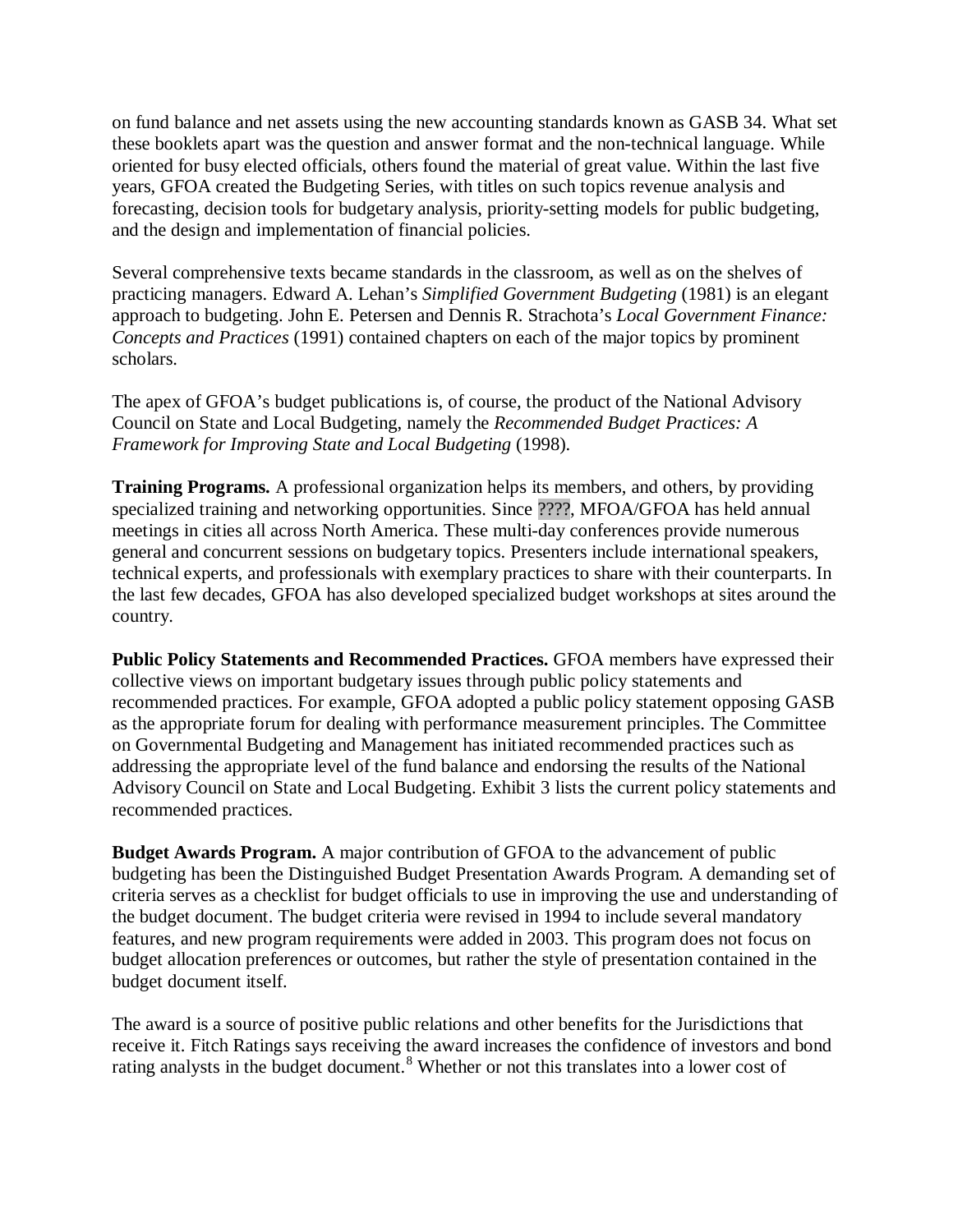capital is less material than the perception among finance officers that it is better to be safe than sorry.

Participation in the Budget Awards program has grown by more than 12 percent, compounded annually, since its initiation in 1984. As shown in Exhibit 4, there were 113 submissions in 1984 compared to 1,027 in 2004. Despite this growth, participation represents a very small subset of all governmental units in North America. Still, many university professors use the budget criteria to orient future public administrators to the key features of a public budget.

**NACSLB Budget Framework.** GFOA initiated the process that codified commonly accepted budget practices. In February 1990, the Committee on Governmental Budgeting and Management issued a call for improving government budgeting. This led to GFOA hosting a national symposium on budgeting in January 1993 called "National Budget Symposium: New Directions in State and Local Budgeting." Twenty-six representatives from all the major state and local government interest groups accepted the invitation to attend the symposium. The stated goal of the symposium was to discuss the "problems besetting state and local budgeting" and to see what the groups might do to improve the situation.

The specific questions addressed during the symposium were: What problems exist with the way budgeting is done? What constitutes good practice? What are the advantages and disadvantages of alternative approaches to guidelines? While the first two questions generated a high degree of consensus, the last one was less clear.[9](#page-14-8) As session facilitator, this author developed the matrix in Exhibit 5 to frame the range of options from voluntary to mandatory budget guidelines. The group could only agree that they were generally receptive to further discussion of the issues. GFOA also sought to assuage any fear that it would serve as anything other than the group's staff arm.

Building on the positive results from the symposium, the GFOA Executive Board invited these and other associations to serve on the National Task Force on State and Local Budgeting. This inter-organizational group accepted the charge of forming an approach for improving subnational budgeting. Ultimately, the National Advisory Council on State and Local Budgeting was established, comprised of 25 members representing nearly all the major associations of state and local officials and their finance professionals, as well as representatives from labor, industry, the media, citizens' groups, and academia.

GFOA Executive Director Jeffrey L. Esser viewed the NACSLB as "a cooperative and selfdirected initiative of practitioner groups aimed at developing and disseminating best practices in state and local budgeting."[10](#page-14-9) Esser made it clear that the NACLSB would promulgate descriptive, rather than prescriptive, recommendations that would serve as models, not requirements. As one of the academic members, this author can attest to the vigorous discussion and revisions to every part of the document. Editing was important to get to the generic or universal wording that was not offensive to representatives of the various associations, unions, rating agencies, and scholars.

The NACSLB issued its draft report in December 1997, followed by GFOA publishing the report the next year as *Recommended Budget Practices: A Framework for Improving State and Local*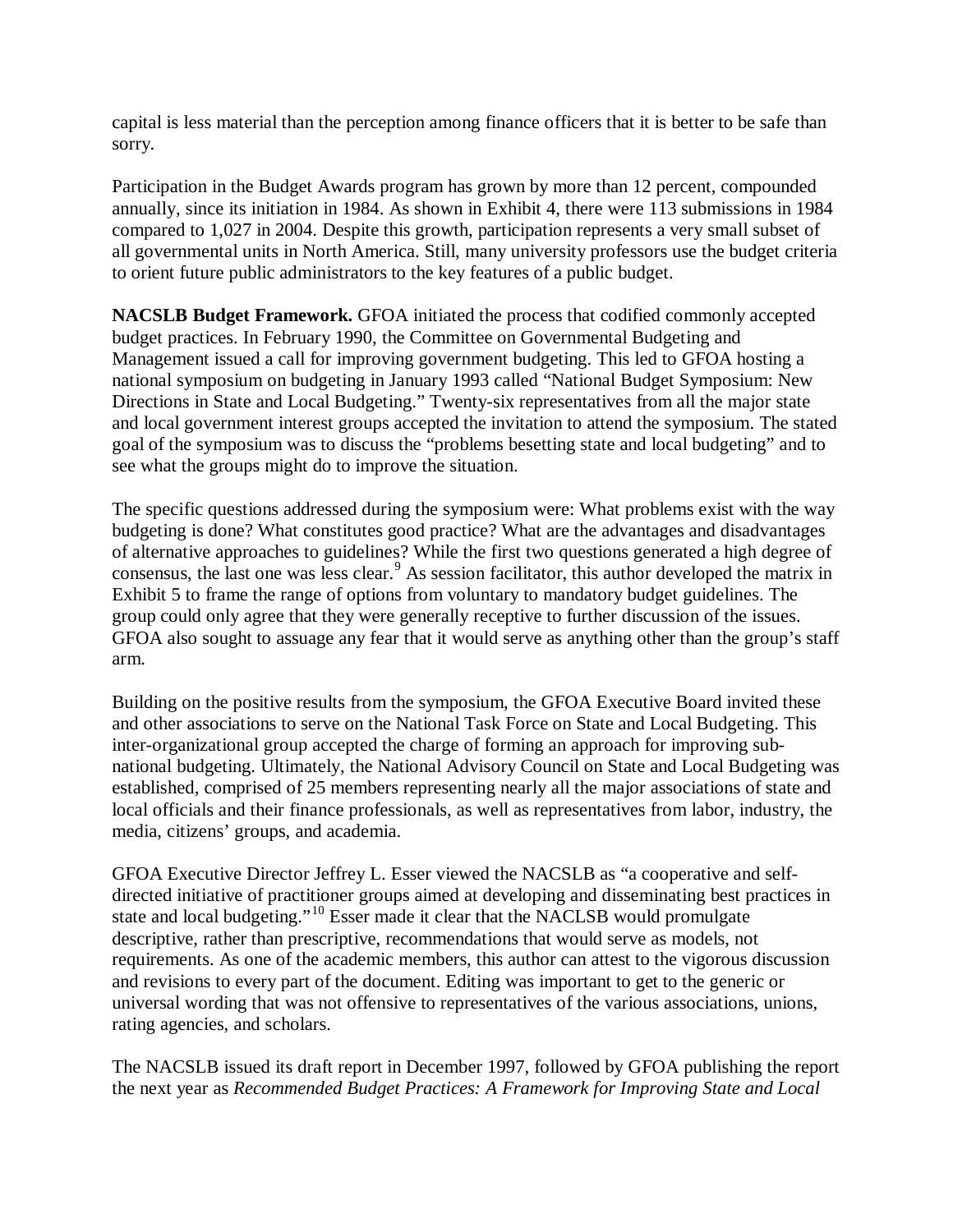*Budgeting* (1998). There are four broad principles, each translated into several elements that represent achievable results. Each element contains one or more of the 59 recommended practices. GFOA supplemented the NACSLB product with actual examples drawn from a variety of governments, first produced in several CD-ROM versions and then posted on the Internet for easy access. Early indications are that the framework has been cemented into professional practice and academic adoption.

An interesting exercise is to compare the NACSLB principles against the 1909 cardinal defects of the New York City budget, as shown in Exhibit 6. The results confirm the consistency of issues and the potency of reform after all these years.

# **CONCLUSIONS**

Over the past century, public budgeting has progressed from legislative dominance to executive dominance. Budgets have become more comprehensive in scope and coverage, which has generated a call for cogent, concise documents. Budget formats have evolved from a predominantly line-item orientation to a performance-based or outcome orientation. Documents prepared for technical, internal use have become more user-friendly. Transparency rules in both process and results. There is heightened political, economic, and social focus on fiscal policies and the results they produce. Changes such as these require intelligent design at each step in the process, and MFOA/GFOA has been at the forefront of this change effort. From how-to-do-it guides to scholarly texts, from surveys of current practice to designing the framework for future practice, from describing what is to stating what should be, from providing basic training to recognizing distinguished budgets, GFOA has been a key agent in advancing public budgeting.

While executive control is stronger than it was 100 years ago, budget reform is not finished. For example, in his 1909 speech, New York City's comptroller noted his failure on one matter: "For two years we have been asked to print side by side with the tentative budget of proposed allowances the requests which we have disallowed. Unquestionably, this is statistical information which in time will come to be a requisite of proper budget-making." Now after almost 100 years, we know that he missed it by millions—millions of budgets, millions of budget authors, and millions of budget reviewers.

**W. BARTLEY HILDRETH** is the Regents Distinguished Professor of Public Finance in the Hugo Wall School of Urban and Public Affairs and the W. Frank Barton School of Business, and director of the Kansas Public Finance Center at Wichita State University (hws.wichita.edu/kpf). During fall 2005, he was a Fulbright scholar at McGill University in Montreal. Dr. Hildreth has served as director of finance for the City of Akron, Ohio, was a member of the National Advisory Council on State and Local Budgeting, and has served as an academic advisor to GFOA's Debt and Budget committees. He is a widely published author on budgeting and finance, and is editor in chief of the quarterly *Municipal Finance Journal*. E-mail: bart.hildreth@wichita.edu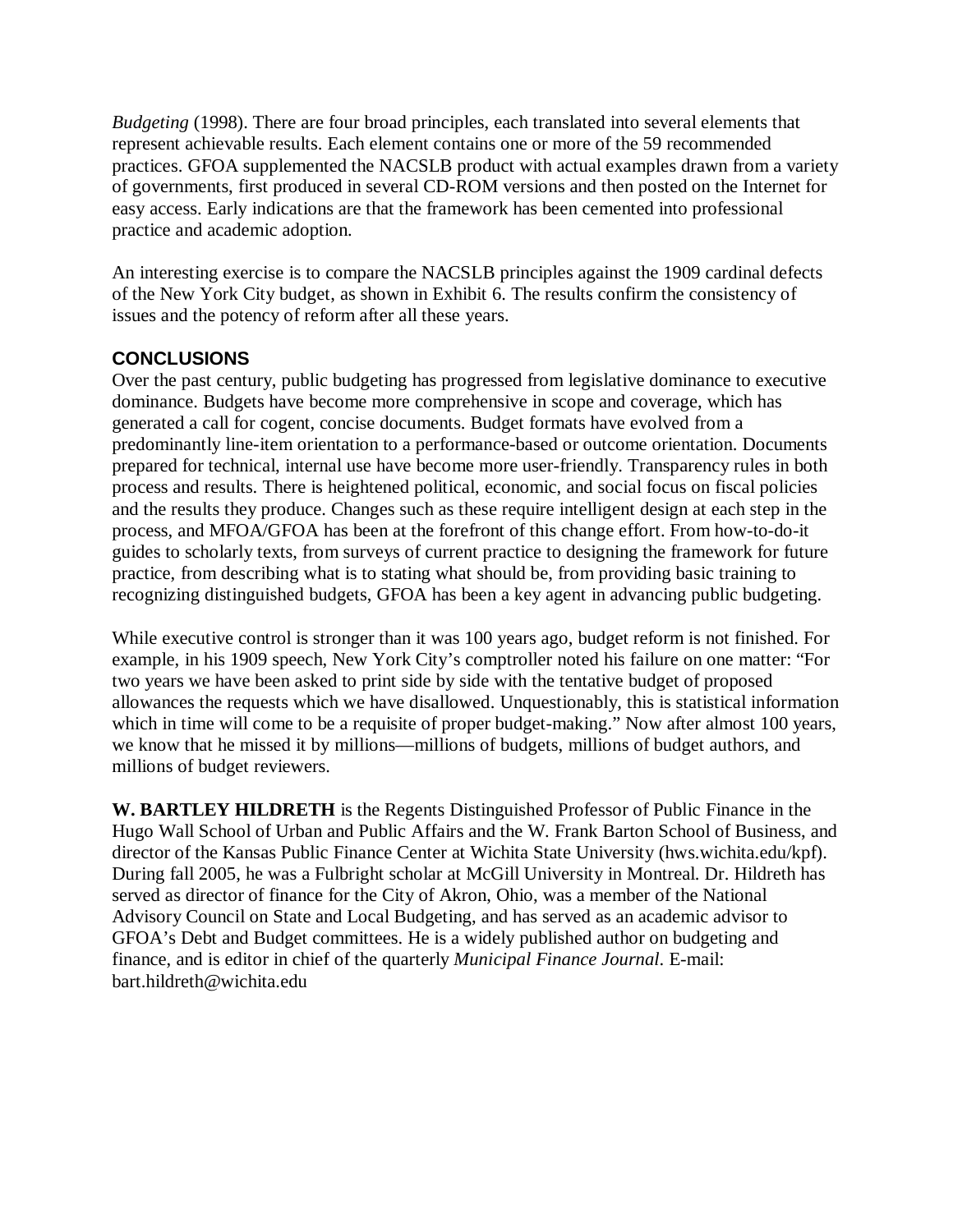## **Exhibit 1 COMMITTEE ON PERFORMANCE BUDGETING AND UNIT COST ACCOUNTING (1950)**

- 1. Discover present-day procedures of units of government in states, provinces, and municipalities.
- 2. Report the present experiences and trend toward wider use of performance budgets and cost accounting in the field of government.
- 3. Develop new methods applicable to governmental units.
- 4. Determine and recommend use and limitations by public bodies.
- 5. Correlate, as far as practicable, its work with the work of the National Committee on Governmental Accounting.
- 6. Cooperate in every way possible with the American Public Works Association's Committee on Performance Budgeting and Unit Cost Accounting.

Source: MFOA, Accounting Publication Series No. 11-1 (February 1954).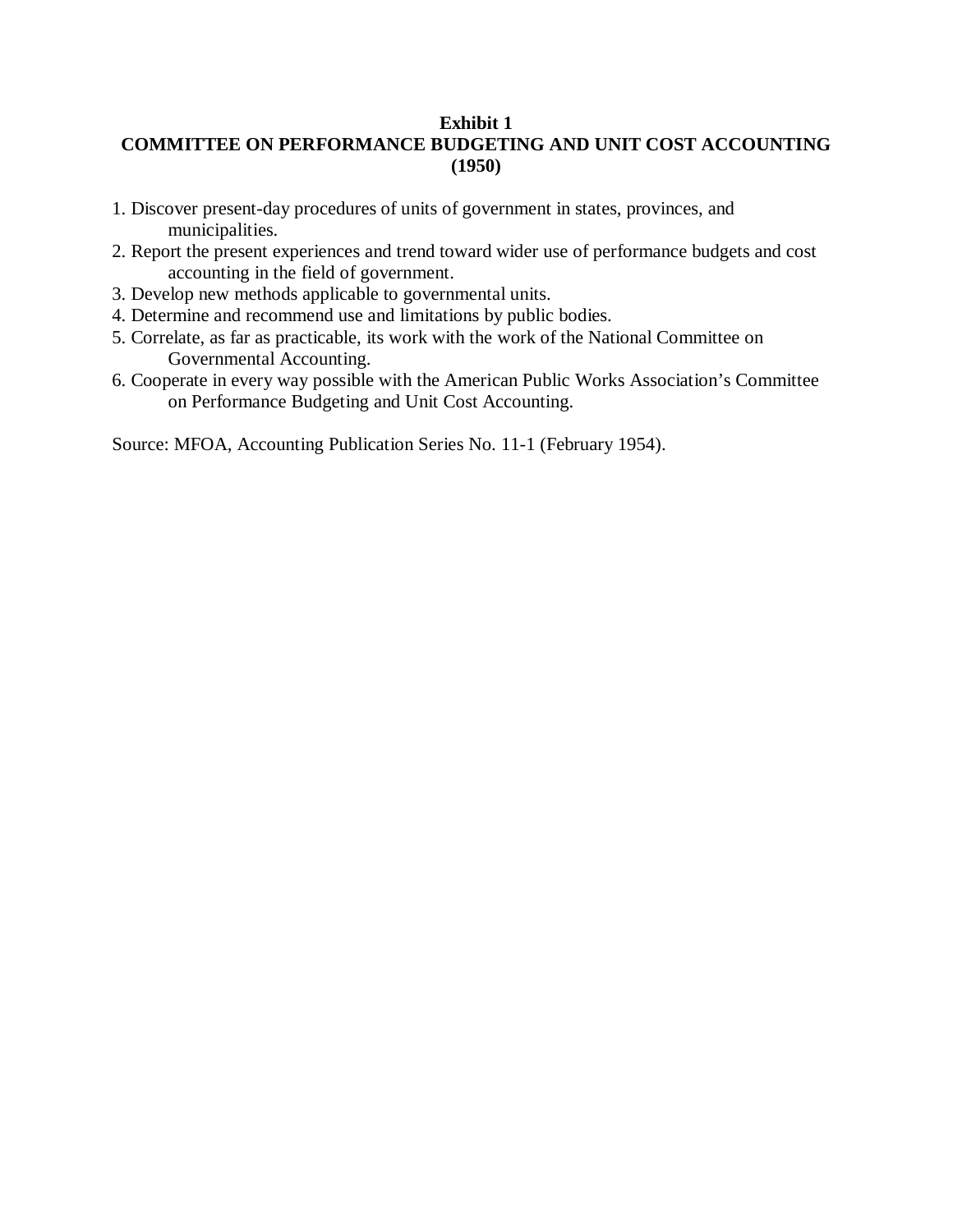| <b>Exhibit 2</b><br><b>ASSESSING BUDGET PROGRAMS</b> |                              |                                 |  |  |
|------------------------------------------------------|------------------------------|---------------------------------|--|--|
| <b>Program</b>                                       | <b>Conditions</b>            | Impact                          |  |  |
| Surveys of current                                   | Collect, analyze, and report | Inform policy and practice      |  |  |
| practice                                             | comparative data on current  |                                 |  |  |
|                                                      | practice                     |                                 |  |  |
| Guides, handbooks, and                               | Compile examples and         | Confirm value of or modify      |  |  |
| illustrations                                        | describe current state of    | current practice                |  |  |
|                                                      | practice                     |                                 |  |  |
| Training programs                                    | Participate in annual        | Enhance professional            |  |  |
|                                                      | conferences, workshops,      | networks; improve personal      |  |  |
|                                                      | state/provincial chapters    | skills and perspectives         |  |  |
| Policy statements and                                | State the group's preference | Sway policy and practice in     |  |  |
| recommended practices                                | on key issues                | desired ways                    |  |  |
| Distinguished Budget                                 | Prescribe expected and       | Improve use and                 |  |  |
| <b>Presentation Awards</b>                           | mandatory elements in        | understanding of budget         |  |  |
| program                                              | budget document              |                                 |  |  |
| <b>National Advisory</b>                             | Codify best practices        | Influence policy, practice, and |  |  |
| Council on State and                                 |                              | pedagogical materials           |  |  |
| Local Budgeting                                      |                              |                                 |  |  |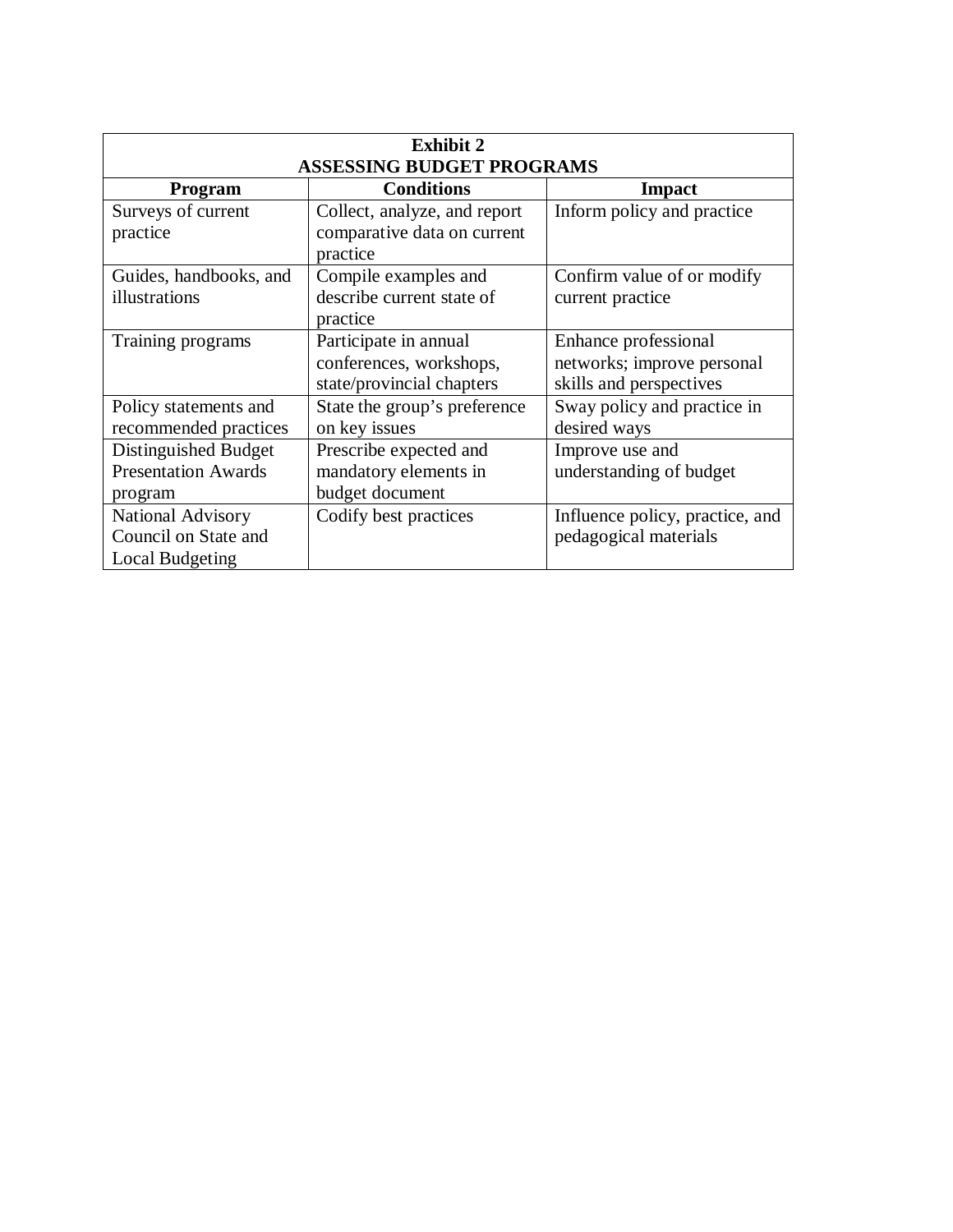## **Exhibit 3 PUBLIC POLICY STATEMENTS AND RECOMMENDED PRACTICES**

#### Public Policy Statements

- Retaining Budget to Actual Comparisons Within the Audited Financial Statements (1999)
- Performance Measurement and the Governmental Accounting Standards Board (2002)

### Recommended Practices

- Economic Development Incentives (1990)
- Providing a Concise Summary of the Budget (1996)
- Setting of Government Charges and Fees (1996)
- Recommended Budget Practices of the National Advisory Council on State and Local Budgeting (NACSLB)(1998)
- Financial Forecasting in the Budget Preparation Process (1999)
- Relationship Between Budgetary and Financial Statement Information (1999)
- Use of Financial Status in the Budget Process (1999)
- Adoption of Financial Policies (2001)
- Appropriate Level of Unreserved Fund Balance in the General Fund (2002)
- Measuring the Cost of Government **Services**
- Performance Management: Using Performance Measurement for Decision Making (2002) - Updated Performance Measures (1994)
- Sustainability (2002)
- Establishment of Strategic Plans (2005)
- Business Preparedness and Continuity Guidelines (2005)
- Statistical/Supplemental Section of the Budget Document (2005)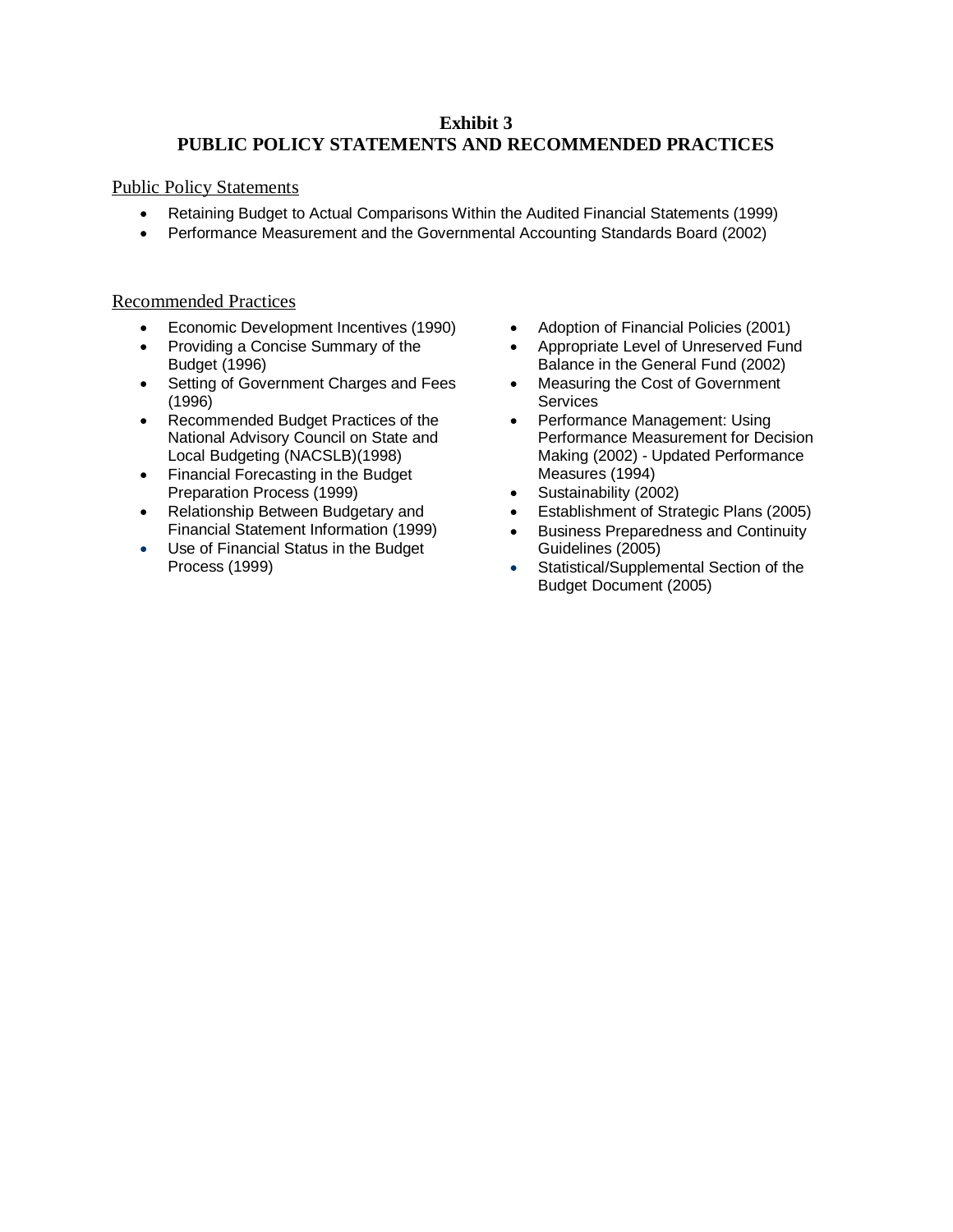#### **Exhibit 4**

## **DISTINGUISHED BUDGET AWARD PROGRAM**

| <b>Fiscal Year Beginning</b> | Submissions | Awarded | Success Rate |
|------------------------------|-------------|---------|--------------|
| 1984                         | 113         |         |              |
| 1985                         | 206         |         |              |
| 1986                         | 292         |         |              |
| 1987                         | 333         |         |              |
| 1988                         | 391         |         |              |
| 1989                         | 498         |         |              |
| 1990                         | 533         |         |              |
| 1991                         | 552         |         |              |
| 1992                         | 635         |         |              |
| 1993                         | 692         |         |              |
| 1994                         | 720         | 653     | 90.69%       |
| 1995                         | 771         | 685     | 88.85%       |
| 1996                         | 829         | 734     | 88.54%       |
| 1997                         | 877         | 777     | 88.60%       |
| 1998                         | 881         | 807     | 91.60%       |
| 1999                         | 921         | 863     | 93.70%       |
| 2000                         | 926         | 867     | 93.63%       |
| 2001                         | 959         | 874     | 91.14%       |
| 2002                         | 1004        | 926     | 92.23%       |
| 2003                         | 1027        | 970     | 94.45%       |

Source: GFOA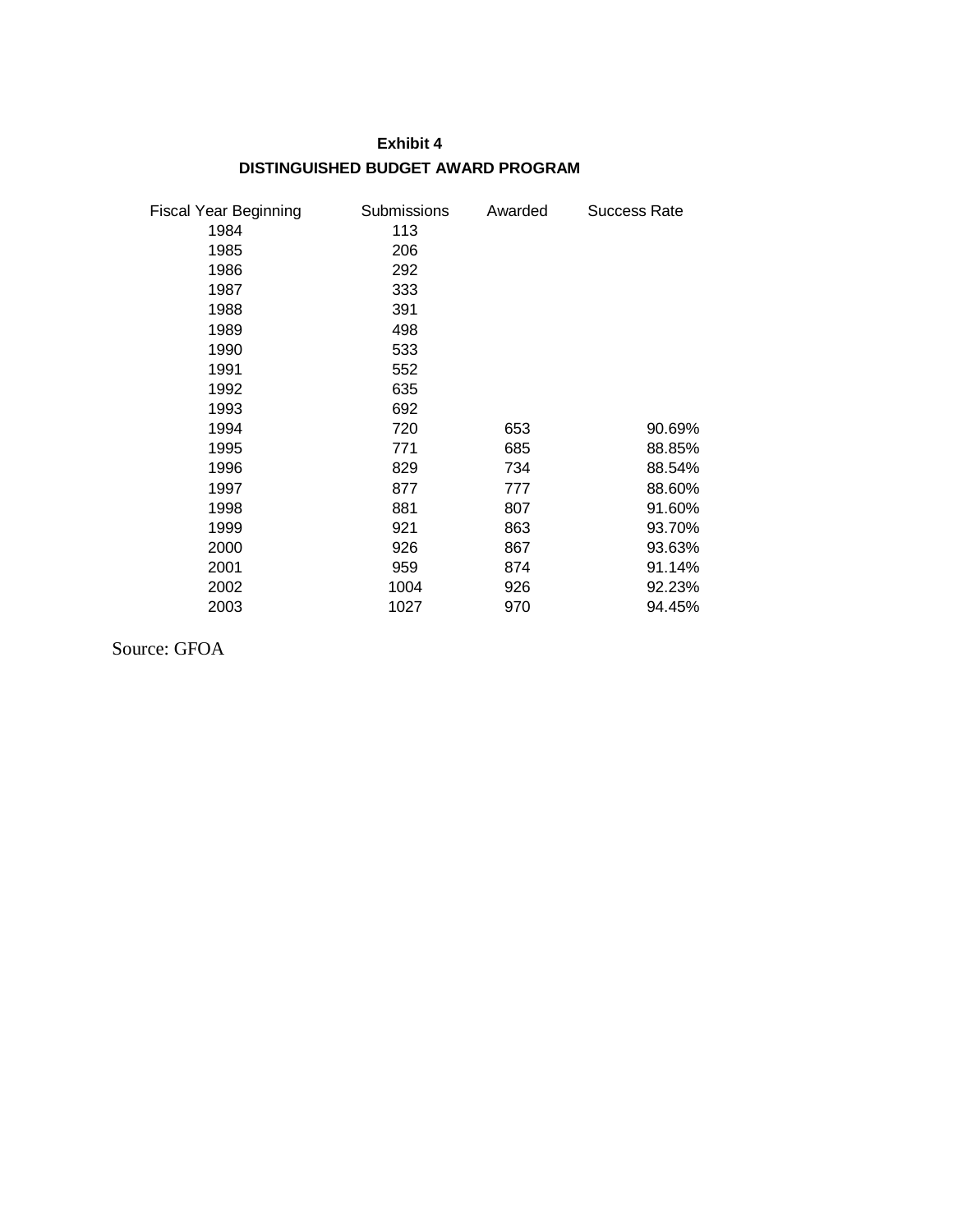## **Exhibit 5 ESTABLISHING MINIMUM CRITERIA**

ISSUE: If there is a minimal set of uniform criteria to apply to state and local budgeting and fiscal policy, then what form could the criteria take?

| <b>FORMS OF GUIDELINES</b>                                                                                | <b>INCENTIVES AND PURPOSE</b>                                                                                                                | AN EXAMPLE OF ITS USE                                                                                                                                  |
|-----------------------------------------------------------------------------------------------------------|----------------------------------------------------------------------------------------------------------------------------------------------|--------------------------------------------------------------------------------------------------------------------------------------------------------|
| Each jurisdiction sets its own<br>guidelines                                                              | Flexibility beyond legal<br>requirements                                                                                                     | Existing situation                                                                                                                                     |
| Professional practice defines<br>guidelines                                                               | Flexibility to adapt as needed                                                                                                               | Publications, conferences, and<br>networking among interested<br>professionals                                                                         |
| Guidelines to gain special<br>recognition from one industry<br>segment                                    | Voluntary, encourages good<br>budget practices                                                                                               | GFOA's Distinguished Budget<br>Presentation Awards program                                                                                             |
| Uniform guidelines developed by<br>cooperating representatives of all<br>segments affected by the results | Voluntary, serves as comparative<br>benchmark, some market interest                                                                          | Debt Disclosure Task Force -<br>developed Disclosure Guidelines for<br><b>State and Local Government Securities</b>                                    |
| Model uniform laws that<br>incorporate guidelines                                                         | Voluntary but competitive<br>pressure to adopt model law in<br>order to promote uniformity and<br>compatibility in significant<br>components | Multistate Tax Commission - created<br>to bring order to the taxation of<br>multistate businesses                                                      |
| Authoritative standards as<br>guidelines                                                                  | Required for independent opinion<br>and in seeking market access or<br>other external benefits                                               | Governmental Accounting Standards<br>Board – promulgates generally<br>accepted accounting principles<br>(GAAP)                                         |
| Regulatory system guidelines                                                                              | Mandatory, to assess deviations<br>from legal norms serving national<br>interests                                                            | Securities and Exchange Commission -<br>defines desired state of competition and<br>to avoid fraud, manipulation, and<br>deception in the market place |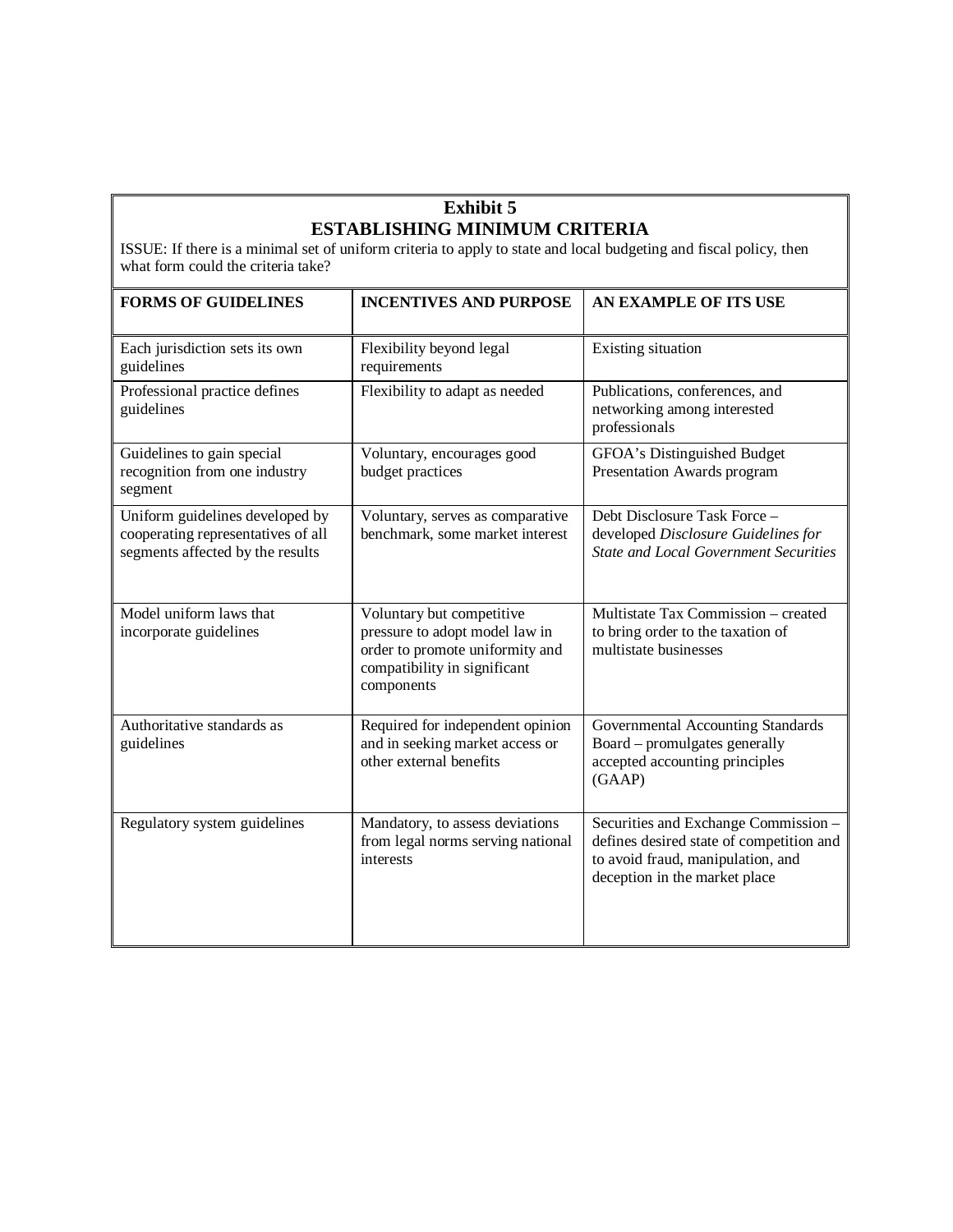| <b>Exhibit 6</b>              |                                        |  |  |  |
|-------------------------------|----------------------------------------|--|--|--|
| <b>HISTORICAL COMPARISION</b> |                                        |  |  |  |
| 1909 "Cardinal                | <b>1997 National Recommended</b>       |  |  |  |
| <b>Defects" in New York</b>   | <b>Practices (NACSLB)</b>              |  |  |  |
| <b>City Budget</b>            |                                        |  |  |  |
| Its victims were              | Establish broad goals to guide         |  |  |  |
| blissfully ignorant           | government decision making (e.g.,      |  |  |  |
|                               | assess community needs and             |  |  |  |
|                               | priorities; identify opportunities     |  |  |  |
|                               | and challenges; develop and            |  |  |  |
|                               | disseminate goals)                     |  |  |  |
| Its basis was "bluff;"        | Develop approaches to achieve          |  |  |  |
| classifications did not fit   | goals (i.e., adopt financial policies; |  |  |  |
| the work to be done;          | develop budget plans; develop          |  |  |  |
| allowances were not           | programs, services, and                |  |  |  |
| segregated by function        | management strategies)                 |  |  |  |
| Its statistics were           | Develop a budget consistent with       |  |  |  |
| unicolumnar; hearings         | approaches to achieve goals (i.e.,     |  |  |  |
| were farces                   | develop adoption and                   |  |  |  |
|                               | implementation process; evaluate       |  |  |  |
|                               | fiscal options; make budget            |  |  |  |
|                               | choices)                               |  |  |  |
| Its pledges were broken       | Evaluate performance and make          |  |  |  |
|                               | adjustments (i.e., monitor, measure    |  |  |  |
|                               | and adjust as needed)                  |  |  |  |